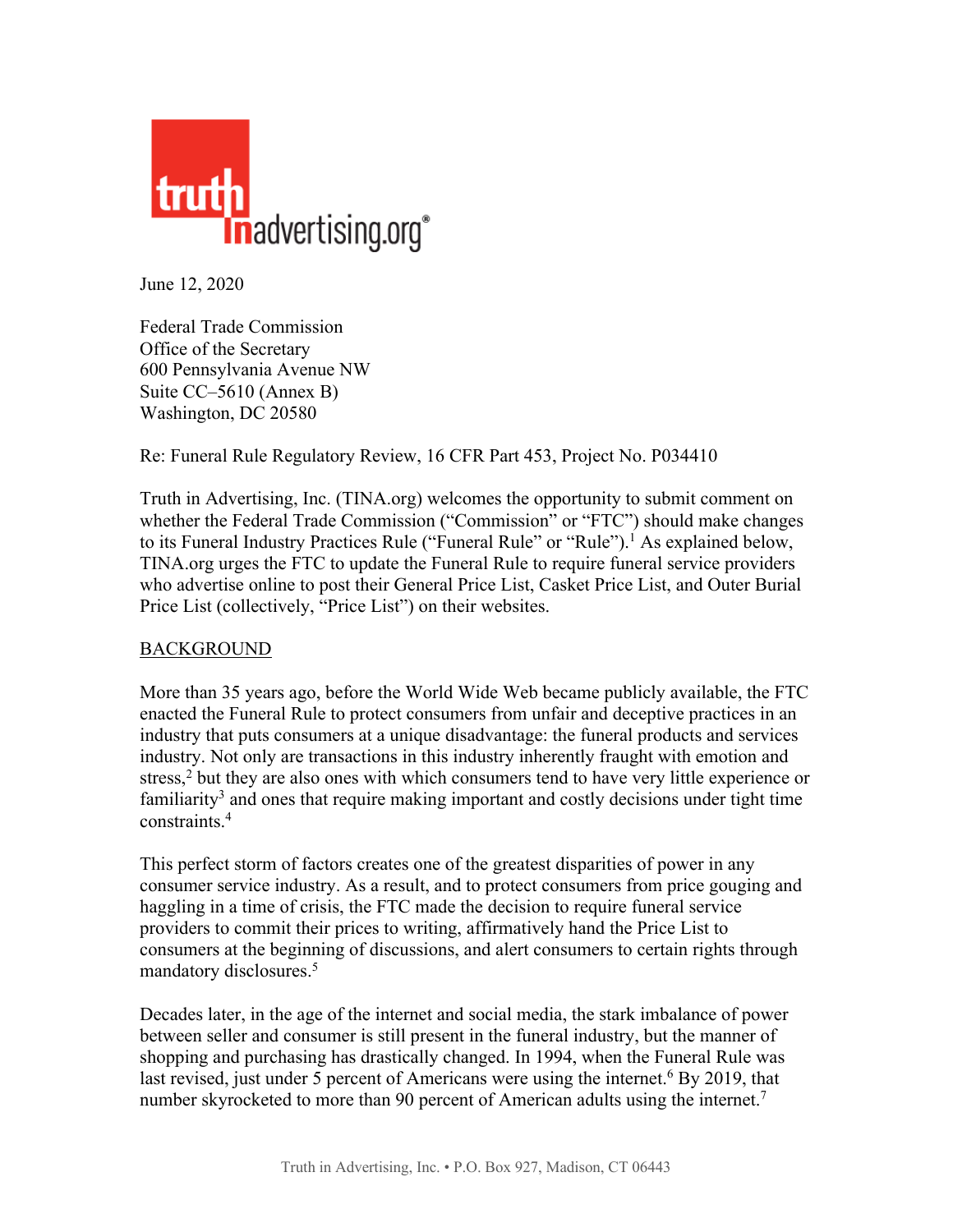The last update to the Funeral Rule also came six years before the Census Bureau began tracking e-commerce, which hit \$5.3 billion in 2000.<sup>8</sup> In 2019, that number was \$601.7 billion.<sup>9</sup> The proliferation of internet use is not an isolated trend. It also affects consumer behavior, particularly how they shop. The majority of consumers now conduct research online prior to buying in stores,<sup>10</sup> a practice especially prevalent when the purchase is relatively expensive.<sup>11</sup>

The Funeral Rule, last revised 26 years ago, has demonstrated inherent limitations that have prevented it from fulfilling its original purpose. Those deficiencies can be remedied, however, by modernizing the rule and requiring funeral service providers to post their Price List online.<sup>12</sup>

### ONLINE PRICE LIST

Requiring all funeral service providers to post their Price List online would provide a great benefit to consumers, as well as the FTC, with minimal costs to funeral service providers.

### A. Benefits to Consumers

Not only would the provision of online funeral Price Lists conform to consumers' shopping behavior, but it would also allow them to meaningfully price-shop before committing to a purchase. This is particularly important in the funeral services industry, where individuals dealing with grief and sorrow face intense time-pressure to make decisions. What would otherwise take days or hours of engaging with strangers in the marketplace could be accomplished in minutes from the comfort of home.

Moreover, consumers would be apprised of the Rule's informative disclosures at a much earlier stage in the process. As it stands now, consumers do not receive all of the disclosures required on a Price List by phone, and are only informed of their rights and options when they visit a funeral home in person.

In addition to improving the shopping experience, online Price Lists would improve market efficiency and create price competition. The easier it is to obtain price information the more price competition exists. Increased price competition, in turn, decreases arbitrary price discrepancies<sup>13</sup> and lowers prices overall.<sup>14</sup>

The State of California demonstrates this point clearly. In 2013, California passed a law requiring funeral homes to either (a) post Price Lists on their websites, or (b) list the services provided with a "statement that the general price list is available upon request."<sup>15</sup> Unsurprisingly, funeral homes that posted their prices on their websites charged much more homogenized and lower prices than those that merely indicated that their Price List was available upon request for substantially the same services.<sup>16</sup> By way of example, those that chose not to display their prices charged, on average, 31 percent more for direct cremations (\$1,695 versus \$1,295) and 37 percent more for an immediate burial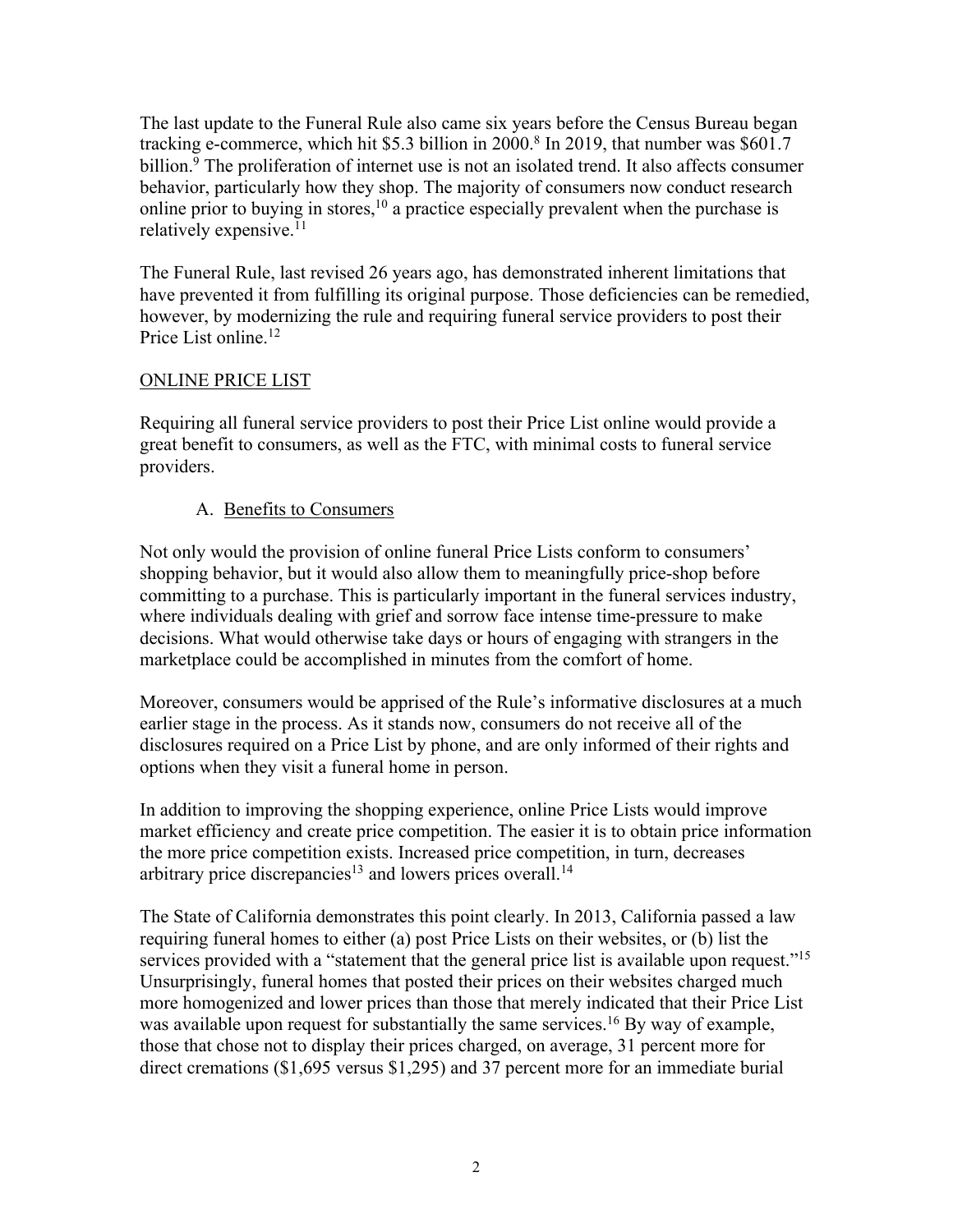without a casket (\$2,595 versus \$1,900) than those funeral homes that posted their Price List online.<sup>17</sup>

These data highlight the direct impact that online Price Lists can have on pricing and overall consumer fairness.

## B. Benefits to the FTC

In the years since the Funeral Rule was passed, its benefits have become marginalized and compliance with the Rule has been consistently low. As it stands, the FTC enforcement efforts are limited to the burdensome process of conducting on-site visits to funeral homes. From 2000 to 2020 these compliance "sweeps" found an average of approximately 21 percent of the reviewed funeral homes to be non-compliant with the Rule.18 Despite the regularity of the sweeps, compliance has not increased. Funeral homes know that they are unlikely to come under review in any given year.<sup>19</sup> In each sweep, the FTC has been able to review less than one percent of the more than 19,000 funeral homes in the country.<sup>20</sup> Indeed, the most funeral homes reviewed in any sweep was 175 in 2009.

Online Price Lists would drastically improve these statistics. Rather than expending the time and resources to conduct in-person sweeps on a slim minority of funeral homes, the FTC could more easily review the websites of the funeral homes. With considerably less effort, the FTC could conduct wider-ranging, virtual sweeps of every funeral home across the country. Moreover, requiring online Price Lists improves the Rule's deterrent effect. More funeral homes would come into compliance in the face of the substantial likelihood that a failure to post Price Lists online would be noticed by the FTC. Again, California confirms this result. In 2019, an FCA and CFA survey found that only 3% of funeral homes appeared to be in violation of the state's online posting requirements.<sup>21</sup>

# C. Minimal Burden on Funeral Service Providers

These benefits can be achieved with minimal effort from funeral service providers. The Funeral Rule already requires that funeral homes have and maintain Price Lists. The funeral homes would simply have to move the Price List onto their website. To save key strokes, funeral homes could simply scan their existing Price List and post the image to their webpage. The high compliance rate in California demonstrates that this can easily be done.

# ADDITIONAL MODIFICATIONS OF THE FUNERAL RULE

In addition to requiring funeral service providers to post their Price List online, the FTC can further enhance the effects of the Rule by:

*Requiring funeral homes to disclose the true cost of cremation.* Under the current rule, Funeral Homes may treat crematory fees paid to third parties as "cash advance" items akin to the outside costs of obtaining flowers or catering for the funeral service. Because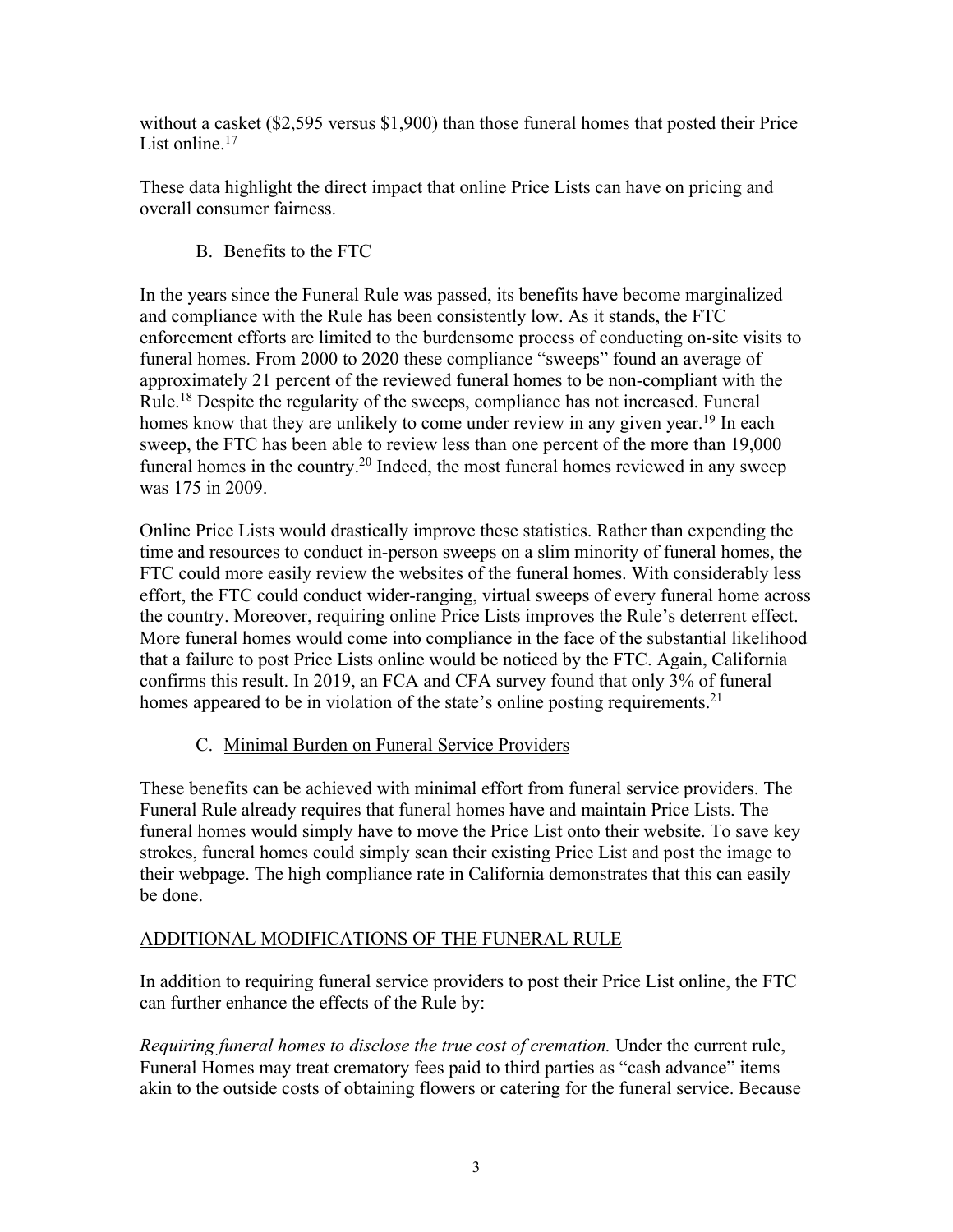these are outside fees, the Rule does not require Funeral Homes to disclose such fees in their Price List. Approximately one-fifth of funeral homes do not.<sup>22</sup> Not disclosing these fees, typically ranging between \$250 and  $$600<sup>23</sup>$  can be deceiving to a reasonable consumer, who would expect the crematory fees to be included within the cost of cremation. The FTC should proscribe this practice. Funeral homes that use the same third-party for cremation should be required to disclose that rate and funeral homes who use a variety of third parties should be required to disclose a price range.

*Clarifying the embalming disclosure.* The embalming disclosure is designed to alert consumers that they usually have the right to decline embalming services. That disclosure begins with the sentence: "Except in certain special cases, embalming is not required by law." From this language, consumers may conclude that embalming may be legally required in their specific situation. In fact, no state requires that viewed bodies be embalmed. Such requirements come only from funeral home policy. The FTC should amend the disclosure for clarity by deleting the "special cases" language and changing the first sentence of the disclosure to read: "Embalming is not required by law for viewing the body. The disclosure should also emphasize that any purportedly "mandatory" embalming is imposed by that specific funeral home, not the state.

*Standardizing the formatting of the general price list.* Without structure, funeral homes can construct their Price List in such a way as to defeat the purpose of the Price List in the first place. For example, the mandatory right-of-selection disclosure and itemized Price List may appear only after pages of packaged funeral offerings, as is the case with many funeral homes' Price List. To prevent the circumvention of the spirit of the Rule, the FTC should require that the right-of-selection disclosure be prominently displayed and the itemized prices be listed in at least as clear and conspicuous a manner as the package deals.

*Publishing the names of noncompliant funeral homes*. Another method of improving compliance would be to publish the names of funeral homes that the Commission has found to be violating the Rule. Doing so would increase the Funeral Rule's deterrent effect by increasing the cost of violation and causing funeral homes to re-think their costbenefit analysis of noncompliance. Moreover, publishing the names could reduce the awkward effect of the FTC's press releases, which announce the results of the Commission's sweep on a city-by-city basis, $24$  leaving local consumers aware of violators in the area, but uninformed as to which businesses they should consider researching further before entering into a business relationship with them.

\* \* \*

The Funeral Rule is outdated and largely indifferent to the way consumers shop today. As a result, it sets a necessary, but minimal floor. To achieve its intended purpose, the Rule should be revised to require funeral service providers to post their Price List on their website. Such Price Lists should be ordered in a straightforward fashion, disclose the true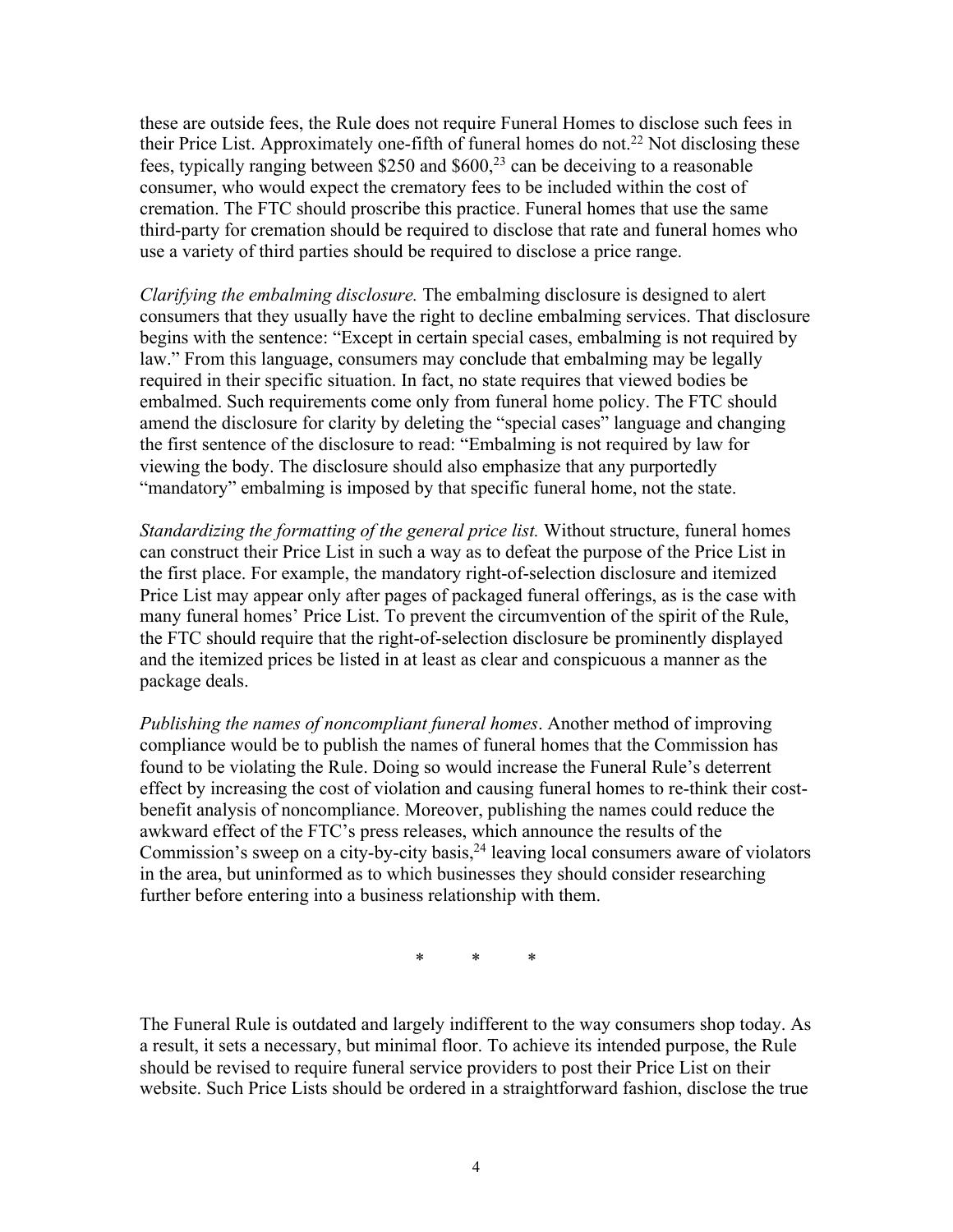cost of cremation, and contain unambiguous disclosures. Such an update will be minimally burdensome to funeral service providers, but incredibly beneficial to both consumers and the FTC.

Very truly yours,

Bonnie Patten Laura Smith Michael J. Springer Truth in Advertising, Inc. P.O. Box 927 Madison, CT 06443

<sup>2</sup> See "The Holmes-Rahe Life Stress Inventory," The American Institute of Stress, https://www.stress.org/wp-content/uploads/2019/04/stress-inventory-1.pdf.

<sup>3</sup> A 2007 AARP survey found that only 34 percent of those 50 years or older have "engaged in some [funeral] preplanning." Lona Choi-Allum, "Funeral and Burial Planners Survey," AARP (November 2007). Surveys by the National Funeral Directors Association ("NFDA") have found the percentage of adults of all ages who have preplanned funerals is even lower. *See, e.g.*, "Consumer Awareness and Preferences Study," National Funeral Directors Association (Apr. 2019), at 8, https://qhi7a3oj76cn9awl3qcqrh3o-wpengine.netdna-ssl.com/wpcontent/uploads/2020/02/Funeral-Directors-survey.pdf.

<sup>4</sup> FTC Notice, at 8490. In 2017, the National Funeral Directors Association estimated that the median funeral cost is \$7,360. National Funeral Directors Association, 2017 statistics, https://www.nfda.org/news/statistics. This estimate does not even include many other expenses commonly associated with a loved one's passing, such as a vault, burial plot, headstone, flowers, or obituary.

 $<sup>5</sup>$  When the rule was last updated in 1994, it was extended to require funeral service providers to</sup> give accurate information from its Price List to anyone who inquires about their services by phone. Though not a cure-all, the Rule addressed some of the issues relating to funeral services transactions and set a necessary floor.

<sup>6</sup> *See* https://data.worldbank.org/indicator/IT.NET.USER.ZS?locations=US.

<sup>7</sup> *See* https://www.pewinternet.org/fact-sheet/internet-broadband/.

<sup>8</sup> *See* http://money.com/money/3108995/online-shopping-history-anniversary/.

<sup>&</sup>lt;sup>1</sup> Funeral Industry Practices Rule, 85 Fed. Reg. 31, at 8490 (Feb. 14, 2020) [hereinafter, "FTC Notice"].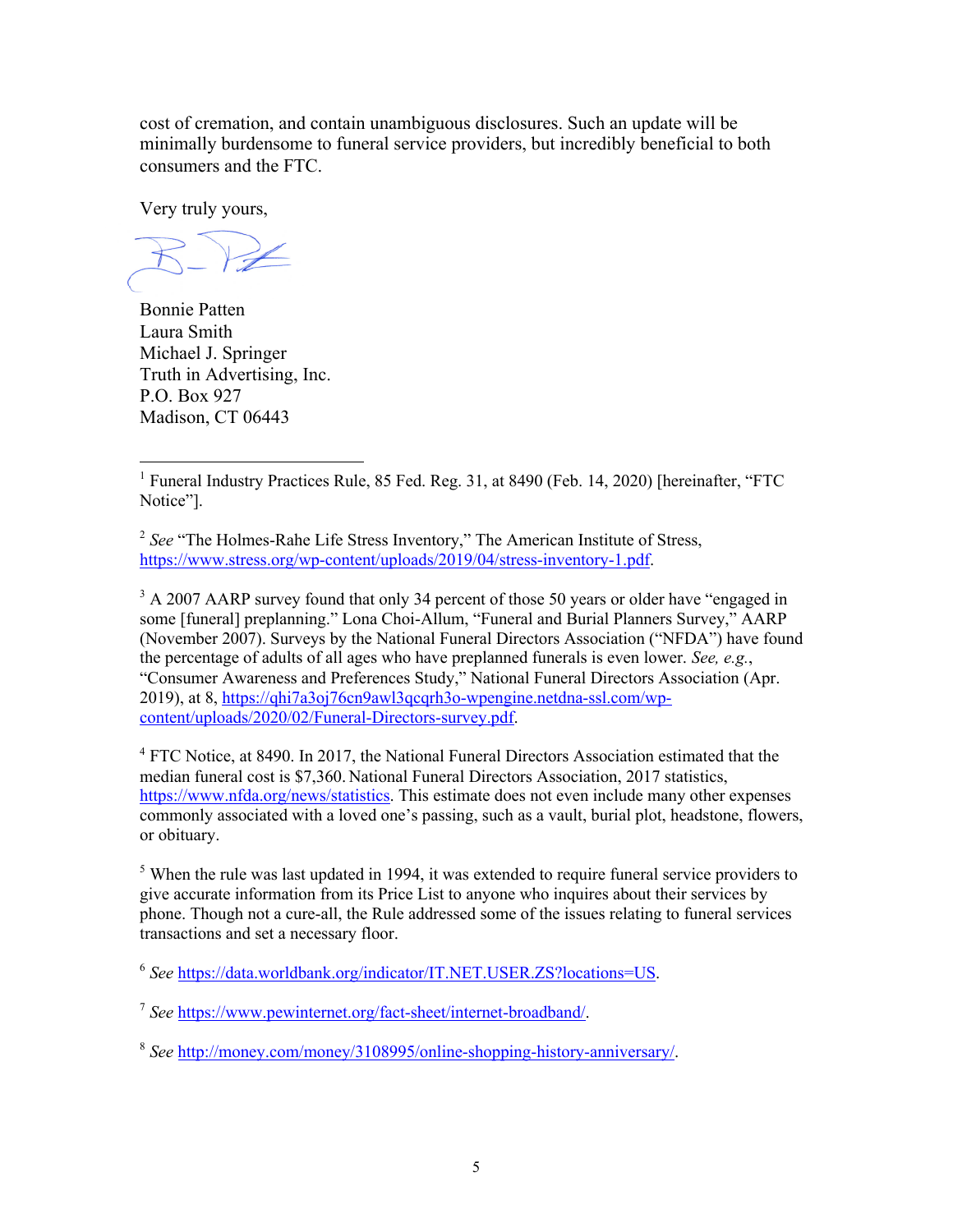<sup>9</sup> "Quarterly Retail E-Commerce Sales 4th Quarter 2019," U.S. Census Bureau (Feb 19, 2020), https://www.census.gov/retail/mrts/www/data/pdf/ec\_current.pdf.

<sup>10</sup> "Global Connected Commerce," Nielsen (Jan. 2016), https://www.nielsen.com/us/en/insights /report/2016/global-connected-commerce/.

<sup>11</sup> *See* Maarten C.W. Janssen, Jose Luis Morage-Gonzalez, Matthijs R. Wildenbeest, "Consumer Search and Pricing Behavior in Internet Markets" (2009), https://doi.org/10.1017/CBO9780511493201.016.

 $12$  Given the surge of deaths resulting from the coronavirus pandemic and the fact that hundreds of millions of Americans are forced to stay isolated at home, online searching and shopping for funeral services will undoubtedly increase at an unprecedented rate.

 $13$  While certain funeral homes can add value by providing higher end product or services, there is little value that can be added for certain, basic funeral services that vary little from one funeral home to the next, such as direct cremations and immediate burials without caskets. In a ten-city joint survey conducted by the Funeral Consumers Alliance (the "FCA") and the Consumer Federation of America (the "CFA") in 2016, the price ranges for direct cremation were wideranging: \$850 to \$3,495 in Atlanta, \$589 to \$2,295 in Tucson, and \$495 to \$2,995 in Seattle. Joshua Slocum, Stephen Brobeck, "Cremation Services: Highly Variable and Misleading Pricing, Lack of Disclosure, and Violation of Federal Rules," Funeral Consumers Alliance and Consumer Federation of America (September 2016), https://funerals.org/wp-content/uploads/2020/02/2016-9-12-FCA-CFA-Cremation-Report.pdf. Similarly, a review of prices on Funeralocity, a thirdparty aggregator website, show drastic price discrepancies on basic services within the same geographical markets. For instance, in Houston, Texas, the price of a direct cremation ranged from \$675 to \$4,090, while the price of an "affordable burial," as defined by the Funeralocity website, ranged from \$845 to \$6,200. In New Haven, Connecticut, the price of a direct cremation ranged from \$1,100 to \$6,520, while the price of an "affordable burial" ranged from \$1,100 to \$6,000. *See* https://www.funeralocity.com/.

<sup>14</sup> *See* Nanda Kumar, Karl Reiner Lang, Qian Peng, "Consumer Search Behavior in Online Shopping Environments," Proceedings of the 38<sup>th</sup> Hawaii Internal Conference on System Sciences (2005), 1–3; Kirsten A. Passyn, Memo Diriker, Robert B. Settle, "Price Comparison, Price Competition, and the Effects of ShopBots," Journal of Business and Economics Research, v. 11 (September 2013), at 40; Janssen, *et al.*, *supra* n.11, at 1.

<sup>15</sup> California Code, Business and Professions Code § 7685(b)(1).

<sup>16</sup> Joshua Slocum and Stephen Brobeck, "The Relationship between Funeral Price Disclosures" and Funeral Prices: A California Case Study," Funeral Consumers Alliance and Consumer Federation of America (Feb. 2020), at 4, https://funerals.org/wp-content/uploads/2020/02 /California-Funeral-Home-Pricing-Report-2-10-20.docx.

<sup>17</sup> *Id.* at 4.

<sup>18</sup> Statistics are based on FTC press releases announcing compliance results. *See, e.g.*, "FTC Releases Funeral Home Compliance Results, Offers New Business Guidance on Funeral Rule Requirements," FTC (June 8, 2020), https://www.ftc.gov/news-events/press-releases/2020/06/ftcreleases-funeral-home-compliance-results-offers-new-business?utm\_source=govdelivery.